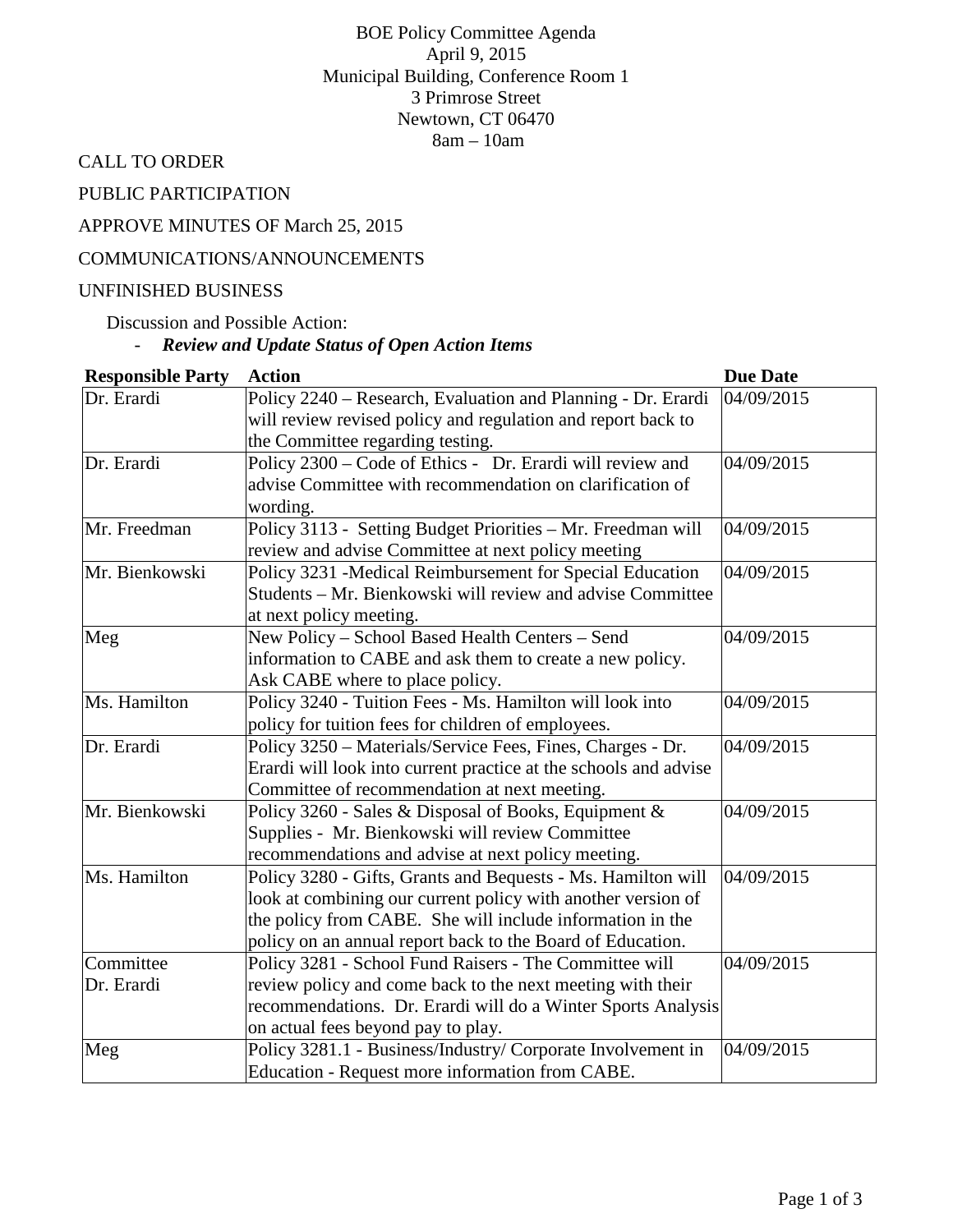|                   | <b>BOE Policy Committee Agenda</b>                             |            |  |  |
|-------------------|----------------------------------------------------------------|------------|--|--|
|                   | April 9, 2015                                                  |            |  |  |
|                   | Municipal Building, Conference Room 1                          |            |  |  |
|                   | 3 Primrose Street                                              |            |  |  |
| Newtown, CT 06470 |                                                                |            |  |  |
|                   | $8am - 10am$                                                   |            |  |  |
| Committee         | Policy 5114 - Suspension and Expulsion/Due Process - The       | 04/09/2015 |  |  |
| Dr. Erardi        | Committee will review policy and advise at the next meeting.   |            |  |  |
|                   | Dr. Erardi will put together a round table meeting with Lorrie |            |  |  |
|                   | Rodrigue, Gregg Simon and students from the high school.       |            |  |  |
|                   | Lorrie Rodrigue and Tom Einhorn will be invited to the next    |            |  |  |
|                   | meeting.                                                       |            |  |  |

# NEW BUSINESS

Series 3000 (Business/Non-Instructional Operations):

| Policy # | <b>Policy Title</b>                                 | <b>Responsible Party</b> |
|----------|-----------------------------------------------------|--------------------------|
| 3290     | <b>Funds Management</b>                             | Dr. Erardi               |
| 3291     | Borrowing                                           | Dr. Erardi               |
| 3291.1   | <b>Short-Term Loans</b>                             | Dr. Erardi               |
| 3291.2   | Debt Limitation                                     | Dr. Erardi               |
| 3292     | Investing                                           | Dr. Erardi               |
| 3293     | Depository                                          | Dr. Erardi               |
| 3293.1   | Signatures/Facsimiles                               | Dr. Erardi               |
| 3294     | <b>Incurring Liabilities</b>                        | Dr. Erardi               |
| 3300     | <b>Expenditures/Expending Authority</b>             | Dr. Erardi               |
| 3310     | <b>Purchasing Guides</b>                            | Dr. Erardi               |
| 3311     | <b>Quality of Goods and Services</b>                | Dr. Erardi               |
| 3312     | <b>Quantity Purchasing</b>                          | Dr. Erardi               |
| 3312.1   | Standardization of Supplies and Equipment           | Dr. Erardi               |
| 3312.2   | <b>State Contract/Cooperative Purchasing</b>        | Dr. Erardi               |
| 3313     | <b>Relations with Vendors</b>                       | Dr. Erardi               |
| 3313.1   | <b>Local Purchasing</b>                             | Dr. Erardi               |
| 3313.2   | <b>Vendor Representatives</b>                       | Dr. Erardi               |
| 3313.3   | <b>Performance Guarantees</b>                       | Dr. Erardi               |
| 3313.4   | Access of Vendors to Teachers                       | Dr. Erardi               |
| 3313.5   | <b>Affirmative Action for Vendors</b>               | Dr. Erardi               |
| 3320     | <b>Purchasing Procedures</b>                        | Ms. Roche                |
| 3320.1   | Procedures for Entering into a Lease                | Ms. Roche                |
|          | Purchase/Agreement                                  |                          |
| 3321     | <b>Requesting Goods and Services (Requisitions)</b> | Ms. Roche                |
| 3322     | Describing Goods and Services (Specifications)      | Ms. Roche                |
| 3323     | Soliciting Prices (Bids & Quotations)               | Ms. Roche                |
| 3324     | Ordering Goods & Services (Purchase Orders)         | Ms. Roche                |
| 3324.1   | Contracts                                           | Ms. Roche                |
| 3325     | Receiving Goods/Warehousing                         | Ms. Roche                |
| 3325.1   | Maintenance and Control of Instructional Materials  | Ms. Roche                |
| 3326     | Paying for Goods & Services                         | Ms. Roche                |
| 3326.1   | Payroll Procedures and Authorized Signatures        | Ms. Roche                |
| 3326.2   | <b>Emergency Expenditures</b>                       | Ms. Roche                |
| 3326.3   | <b>Board of Education Credit Card</b>               | Ms. Roche                |